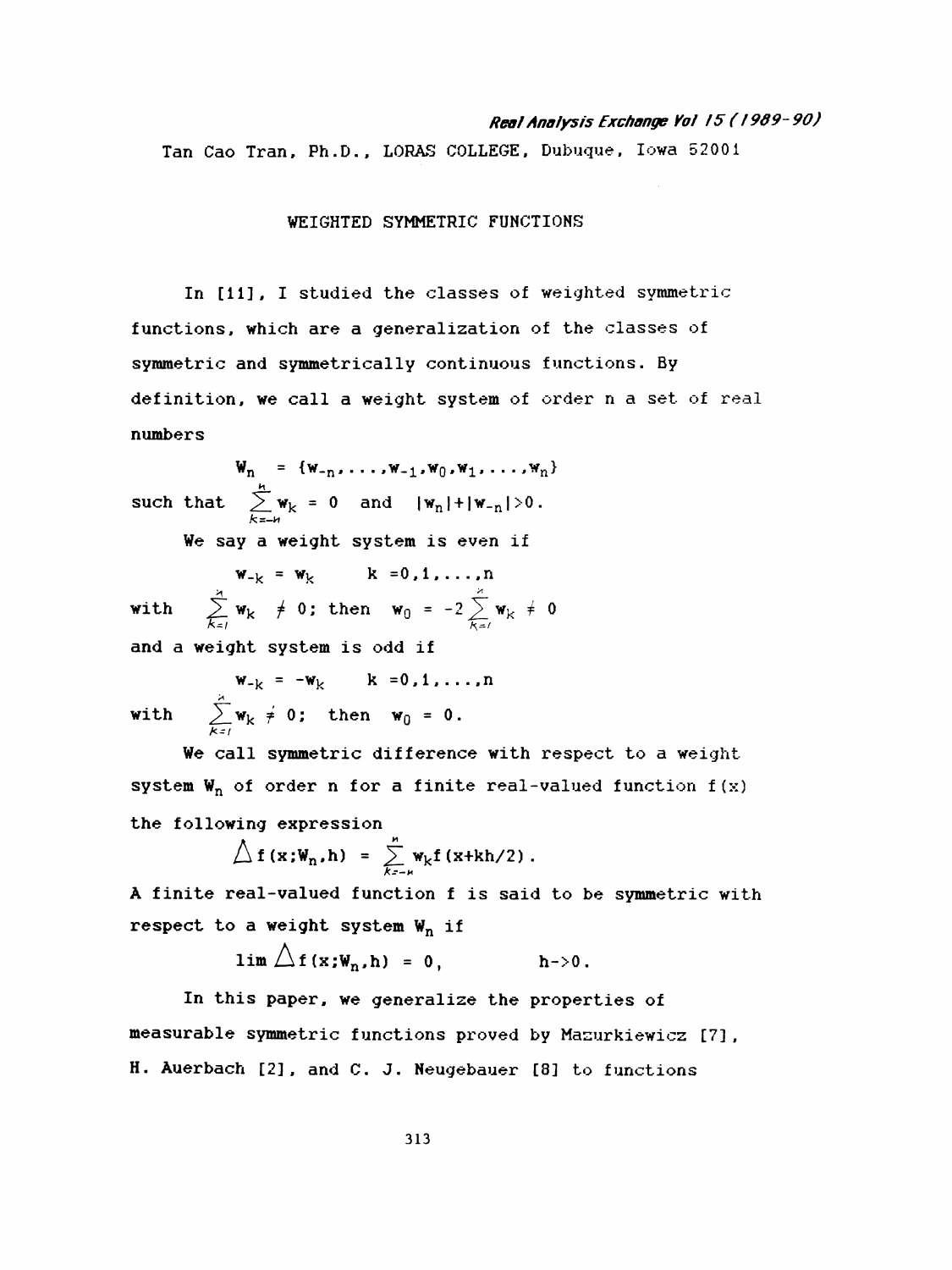symmetric with respect to an even weight system and we modify the proofs in those papers. It should be noted that Theorem 10 of this paper is a consequence of a more general result obtained via a different approach by Lee Larson [5, Theorem 1] . First we give a very useful proposition, which Zygmund has proved and used in many proofs [6] , [10] , and J. M. Ash has generalized [1] using the interval [u,2u] . We state it here in a slightly more general form with the interval  $[mu, (m+1)u]$ ,  $0\leq m\leq 1$ .

Proposition 1: Let 0 be a point of density for a measurable set E. Let m be a fixed number .  $0 \le m \le 1$  and let  $\{a_i, b_i\}$ ,  $i=1,2,\ldots,n$  be a set of real numbers such that  $b_i = 0$ . i= 1.2....n. Then for all positive u sufficiently small, there is a v in [mu.(m+l)ul such that

 $\underline{a}_1 \underline{u} + \underline{b}_1 \underline{v} \in \underline{E}$   $\underline{i} = 1, 2, \ldots, n$ .

 The proof is completely similar to that of Lemma 1 in [1] . Note thst this proposition is true for u<0 and v in [(m+l)u,mu]. It is also true if 0 is a point of outer density for a nonmeasurable set E. To prove this, we consider a measurable set which contains E and which in every interval has the same measure as E has outer measure and then the proof in [1] is valid. Zygmund has proved such a case in [10, Lemma 2] .

 C. J. Neugebauer has stated [8] : Theorem 1: If f is measurable and symmetric in  $(a,b)$ , then f is bounded in a neighborhood of almost every point of (a,b) .

n i /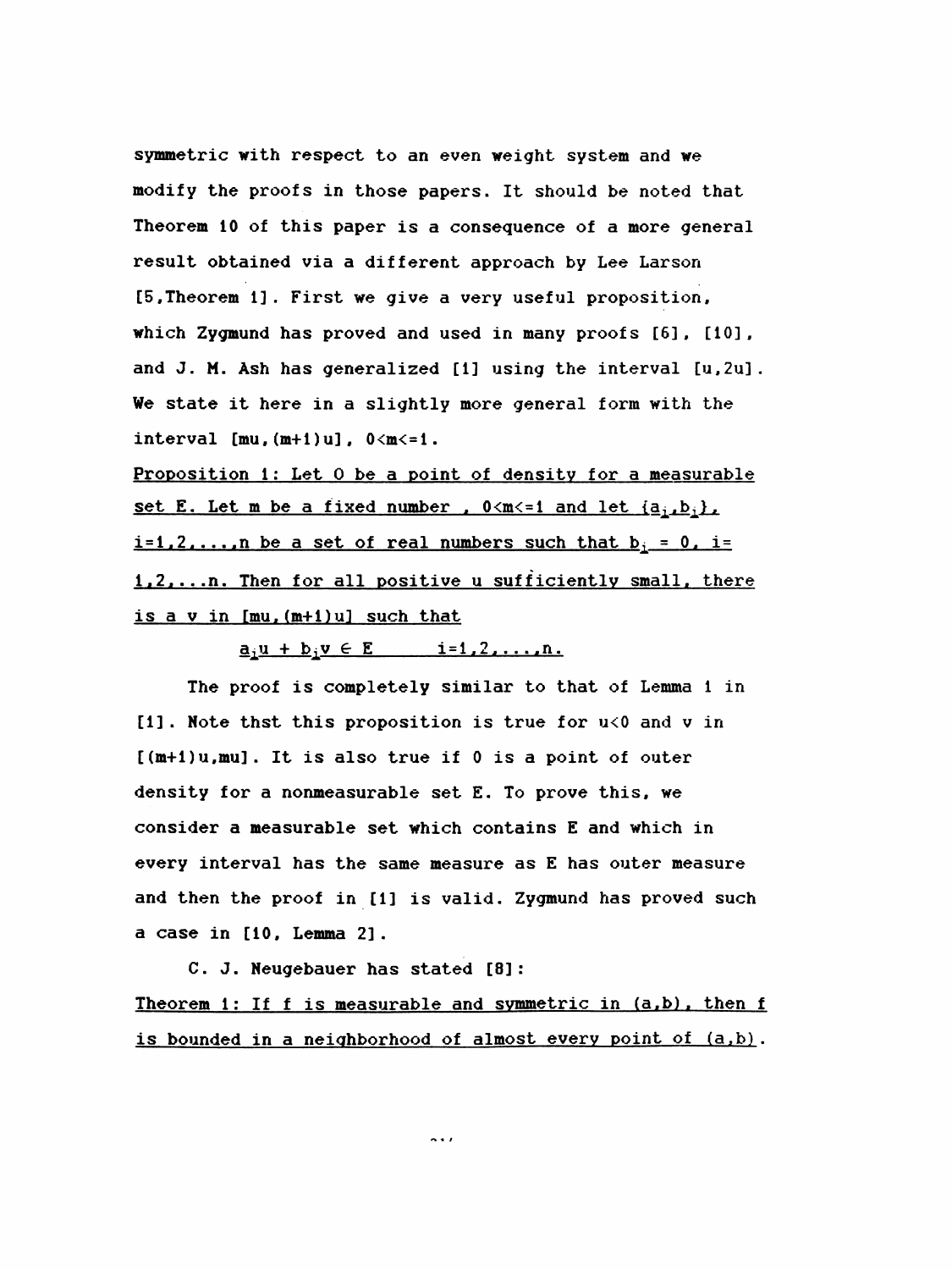Marcinkiewicz and Zygmund have proved a similar lemma [6, Lemma 5, p. 13] . M. Ash has also stated a similar one [1, lemma 3].

We generalize this theorem to:

Theorem 2: If f is finite measurable and symmetric with respect to a weight system of order n in (a.b), then f is bounded in a neighborhood of almost every point of (a.b) .

 In fact, we prove the following stronger theorem: Theorem 3: If f is finite measurable in (a.b) and if for each  $x$  in  $(a, b)$ 

 $\Delta f(x;W_n,h) = O(1)$  h-->0.

 then f is bounded in a neighborhood of almost every point of  $(a,b)$ .

Proof: Let

 $E*_{m} = \{x : |f(x)| \leq m \text{ and } |\bigtriangleup f(x;W_{n},h)| \leq m \text{ for } 0 \leq |h| \leq 1/m \}.$ 

Then we have  $\qquad \qquad \infty$ 

$$
(a,b)\subset \bigcup_{m=1}^{\infty} E*_{m}.
$$

Since f is measurable,  $E_{m}^{*}$  is measurable. We show that f is bounded in a neighborhood of each point of density of  $E^*$ m. For the weight system  $W_n$ , we may assume  $W_n \neq 0$  since

 $|w_n| + |w_{-n}| \neq 0$ .

If  $w_n = 0$  and  $w_{-n} \neq 0$ , we have a similar argument.

Without loss of generality, we suppose  $x = 0$  is a point of density for  $E*_{m}$  and that u is small enough so that Prop. 1 applies.

That is  $0<|u|<\frac{n}{2m}$ .

Then there is a v in (a,b) such that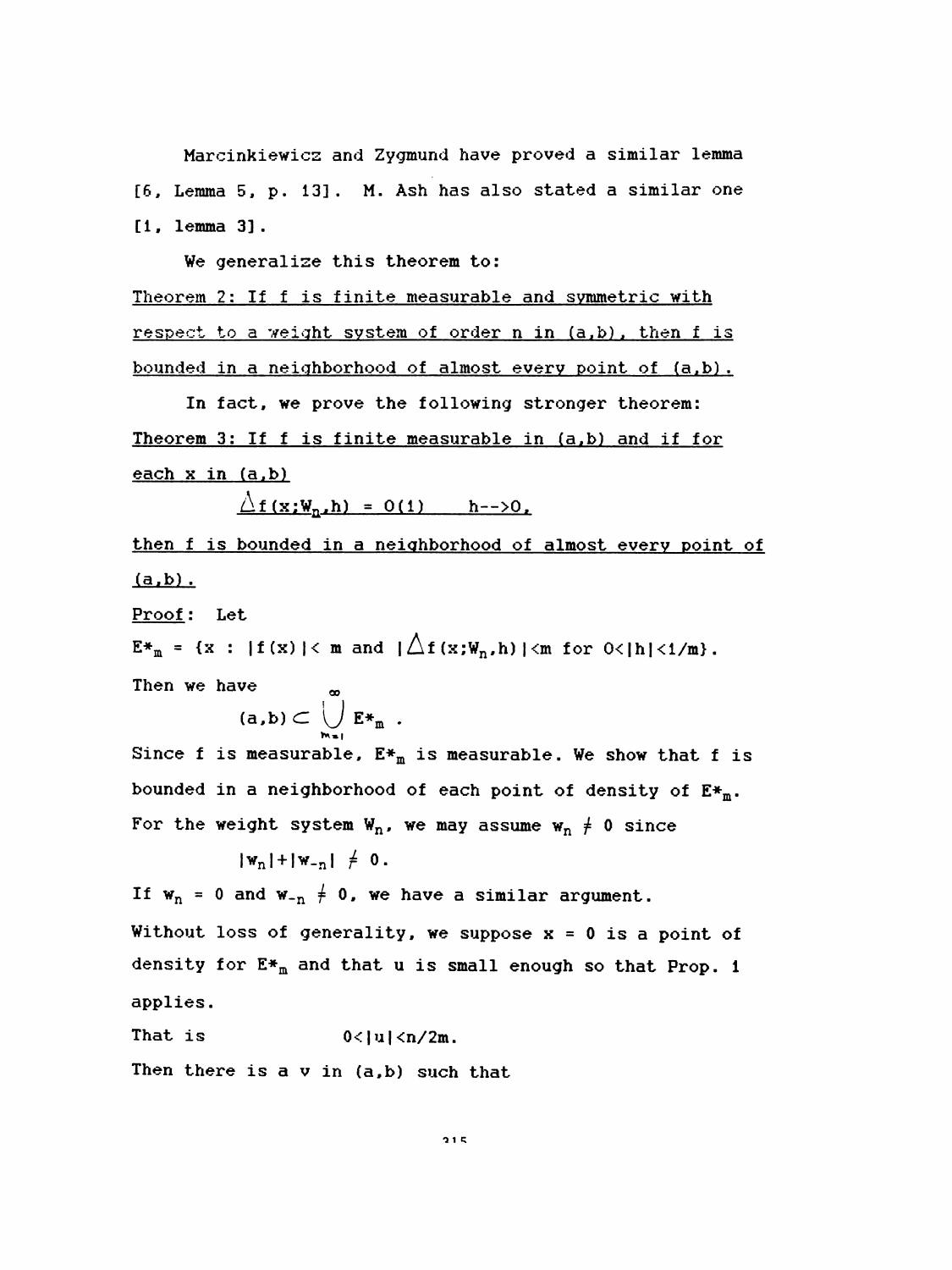for  $u<0$ ,  $2u \le v \le u$ for  $u>0$   $u \le v \le 2u$ and  $v+k(u-v)/n = [ku+(n-k)v]/n \in E*_{m}$ ,  $k=-n, ..., n-1$ . Let h=2(u-v)/n , then  $|h|=2|u-v|/n < 2|u|/n < 1/m$ . for  $u < 0$ ,  $2u < = v < = u$ <br>
for  $u > 0$   $u < = v < = 2u$ <br>
and  $v + k(u-v)/n = [ku+(n-k)v]/n \in E*_{m}$ ,  $k=-n,...,n-1$ .<br>
Let  $h = 2(u-v)/n$ , then  $|h| = 2|u-v|/n < 2|u|/n < 1/m$ .<br>
and  $\triangle f(v;W_{n},h) = \sum_{\substack{k=-n \\ k=-h}}^{\infty} w_{k}f(v+kh/2)$ <br>  $= \sum_{\substack{k=-h \\ k=-h}}^{\infty} w_{k}f(v+kh/$  $h(k(u-v)/n) = [ku]$ <br>()/n, then  $[h]$ <br> $\Lambda f(v;W_n,h) = \sum_{k=1}^{n}$  k:-A  $=$   $\sum$  W<sub>k</sub>f (v+kh/2) + W<sub>n</sub>f (u).

Thus

$$
|w_{n}| + |f(u)| \leq |\bigwedge_{k=-n}^{n} [v_{k}] + \sum_{k=-n}^{n-1} |w_{k}| + |f(v+k)/2|.
$$
  
But  $|\bigwedge_{k=-n}^{n} f(v_{k},h)| < m$ 

K=-H

and  $|f(v+kh/2)| < m$ ,  $k = -n, ..., n-1$ . Then

 $|w_n|$  \* |f (u) | < m(1+  $\sum_{k=n}^{n-l} |w_k|$ )

and

$$
|f(u)| < m(1+\sum_{k+h}^{n-1} |w_k|)/|w_n|.
$$

That is, f is bounded in a neigborhood of  $x = 0$ . It is well known [4, p. 174], [9, p. 129] that almost all the points of  $E_{\pm_m}$  are points of density for  $E_{\pm_m}$ . Since  $\boldsymbol{\infty}$ (a,b)  $\subset \bigcup\limits_{m_{\mathcal{I}}} \mathbb{E} \ast_{\mathtt{m}}$ , f is bounded in a neighborhood of al every point of (a,b) .

 Mazurkiewicz [7] and H. Auerbach [2] have shown: Theorem 4: If f is bounded in  $[a,b]$  and symmetric in  $(a,b)$ . then f is continuous a.e. in (a.b) .

We generalize this theorem to:

Theorem 5: If f is bounded in [a,b] and symmetric with <u>respect to an even weight system  $W_n$  in (a,b), then f is</u> continuous a.e. in (a.b) : hence, f is measurable in (a.b) . Proof: Since f is bounded, we set in the sense of Darboux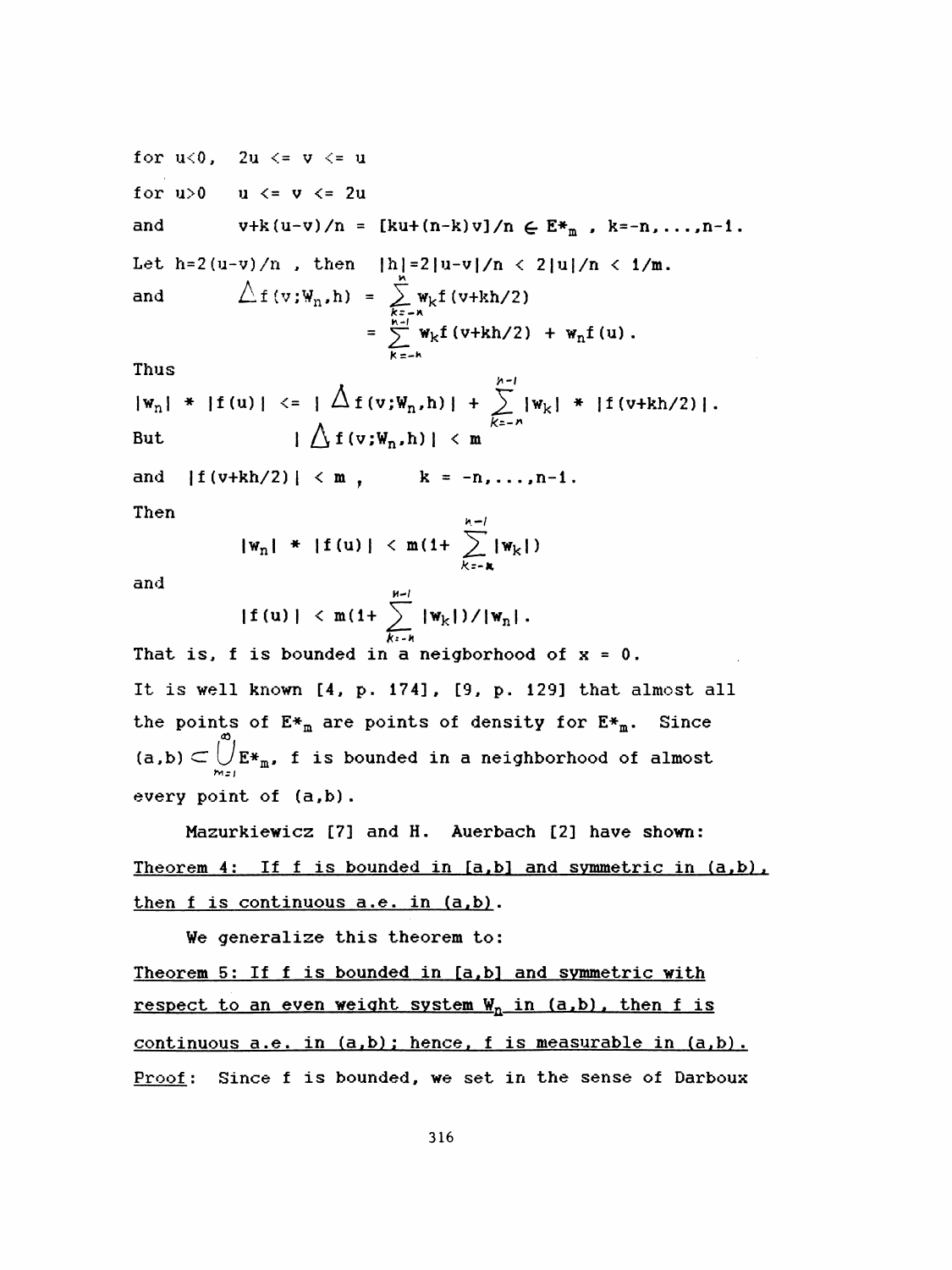$$
G(x) = \int_{a}^{x} f(t) dt, g(x) = \int_{a}^{x} f(t) dt.
$$
  
We have  $\overline{C}^k$ 

$$
G(x+h)-G(x-h) = \int_{0}^{h} f(x+t) dt + \int_{0}^{h} f(x-t) dt.
$$
  
\n
$$
G(x+h)-G(x-h) = \int_{0}^{h} f(x+t) dt + \int_{0}^{h} f(x-t) dt
$$
  
\n
$$
= k \int_{0}^{h} f(x+kt) dt + k \int_{0}^{h} f(x-kt) dt.
$$

Since  $W_n$  is even,

$$
\begin{array}{lcl}\n\bigtriangleup f(x;W_n,2h) &=& \sum_{k=1}^n w_k f(x+kh) \\
&=& \sum_{k=1}^n w_k [f(x+kh)+f(x-kh)-2f(x)]\n\end{array}.
$$

For  $0 \leq t \leq h$ , we have

 $|\bigtriangleup f(x;\mathbf{W}_n,2h)| < \epsilon$  for h sufficiently small.

Then  
\n
$$
\int_{\frac{Kx!}{k!}}^{\infty} w_k \{ \int_{0}^{k} f(x+kt) dt + \int_{0}^{k} f(x-kt) dt - 2f(x)h \} | \langle \xi h
$$
\n
$$
\int_{\frac{Kx!}{k!}}^{\infty} w_k \{ [G(x+kh) - G(x-kh)] / 2kh - f(x) \} | \langle \xi / 2.
$$
\n(1)  
\nOn the other hand, let

$$
M(x) = \lim \sup \{f(t): x-e < t < x+e\} \qquad e \to 0
$$
  
 
$$
m(x) = \lim \inf \{f(t): x-e < t < x+e\} \qquad e \to 0.
$$

According to Caratheodory [3, p.459], we have

$$
G(x) = \int_{a}^{x} M(t) dt
$$
  
 
$$
g(x) = \int_{a}^{x} m(t) dt.
$$

Thus  $G(x)$  and  $g(x)$  are absolutely continuous and almost everywhere differentiable [9, p. 105]. But the existence of the ordinary derivative implies the existence of the symmetric derivative and the two derivatives are equal. We have thus

$$
\lim_{h \to 0} [G(x+h) - G(x-h)]/2h = M(x) \quad a.e. \quad h \to 0,
$$
  

$$
\lim_{h \to 0} [g(x+h) - g(x-h)]/2h = m(x) \quad a.e. \quad h \to 0.
$$

If the symmetric derivative of  $G(x)$  exists at x, we have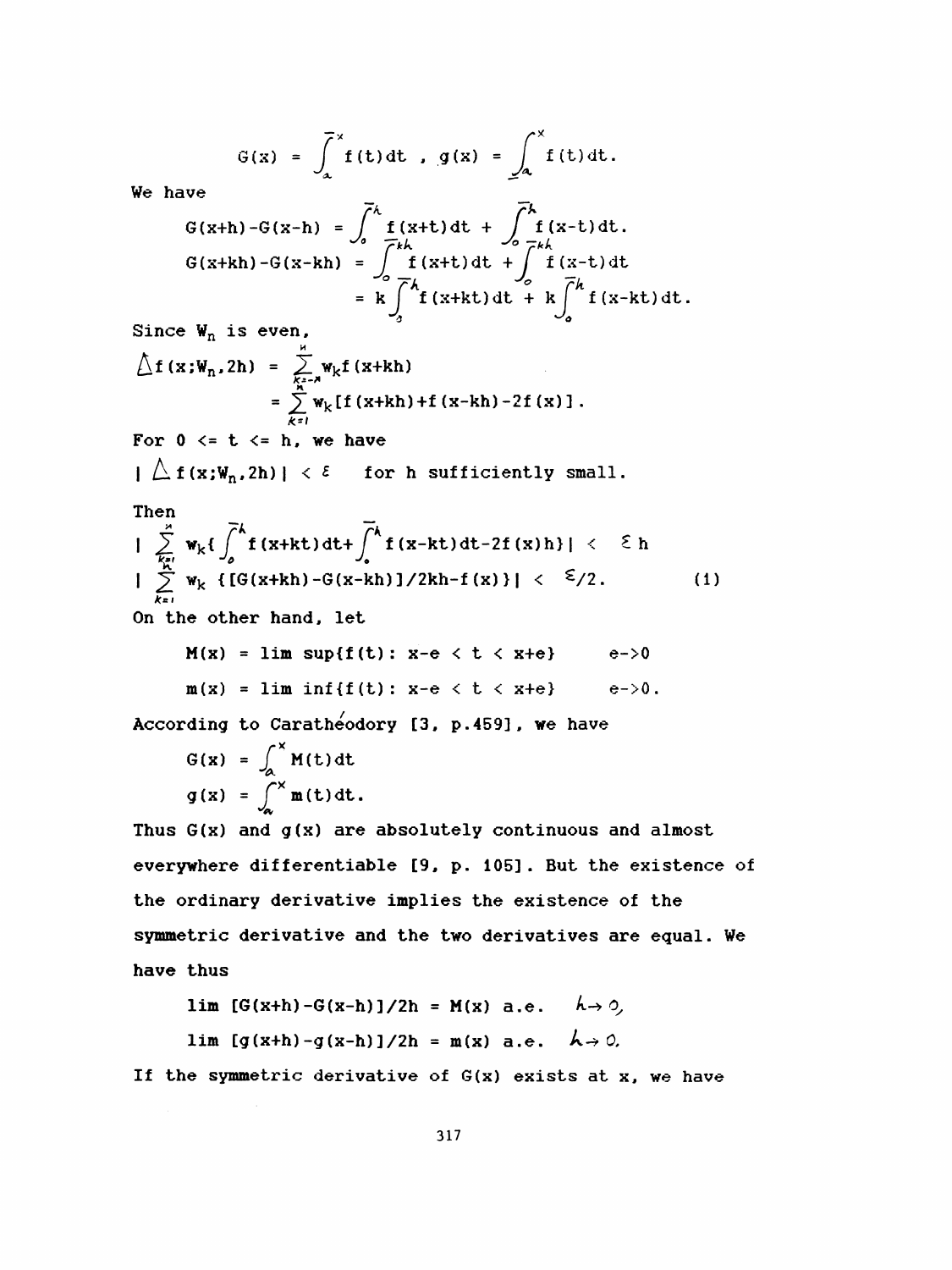lim  $[G(x+kh) - G(x-kh)]/2kh = \lim [G(x+h) - G(x-h)]/2h$  h->0. (1) shows that lim  $[G(x+h) - G(x-h)]/2h = f(x)$  a.e. h->0. Similarly,

lim  $[g(x+h)-g(x-h)]/2h = f(x)$  a.e.  $h\rightarrow 0$ . That is  $M(x) = m(x) = f(x)$  a.e. Now since  $M(x)$  and  $m(x)$  are Riemann integrable, they are

Lebesgue integrable. The condition  $M(x) = m(x)$  a.e. shows that the two Lebesgue integrals of  $M(x)$  and  $m(x)$  are equal :

$$
(L)\int_{a}^{x} M(t) dt = (L)\int_{a}^{x} m(t) dt.
$$

But

But  
\n
$$
\int_{a}^{x} M(t) dt = (L) \int_{\alpha}^{x} M(t) dt \text{ and } \int_{\alpha}^{x} m(t) dt = (L) \int_{\alpha}^{x} m(t) dt.
$$
\nThus  
\n
$$
\int_{\alpha}^{x} M(t) dt = \int_{\alpha}^{x} m(t) dt
$$
\nand  
\n
$$
G(x) = g(x).
$$

 The function f (x) is therefore Riemann integrable and continuous a.e.

Neugebauer has proved [8] the following:

Theorem 6: If f is measurable and symmetric in (a,b), then f is continuous a.e. in (a,b).

We generalize this theorem to

 Theorem 7: If f is measurable and symmetric with respect to an even weight system  $W_n$  in (a,b), then f is continuous a.e. in (a.b) .

Proof: By theorem 2, f is bounded in a neighborhood of almost every point of (a,b) . Hence, there is a set

$$
\mathbf{E}\subset(\mathbf{a},\mathbf{b})
$$

with  $|E| = b-a$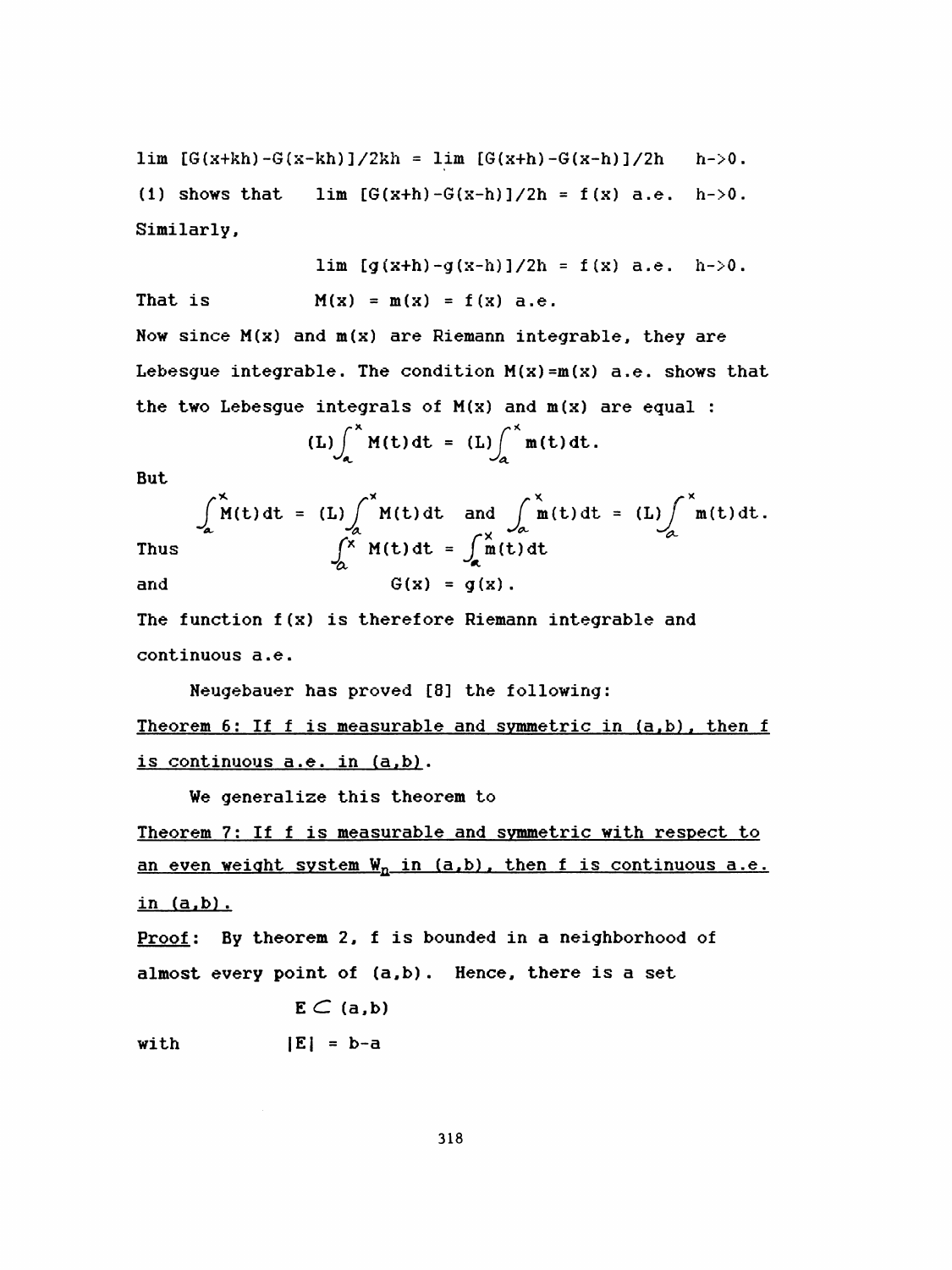such that with each  $x \in E$  there is associated a  $\delta_x > 0$  so that f is bounded on  $I_x = [x - \delta_x, x + \delta_x].$ We may assume  $I_x \subset [a,b]$ . Let {J} be a collection of closed intervals J such that for some  $x \in E$ ,  $J \subset I_v$  By the Vitali covering theorem, there is a sequence of dis joint intervals  $J_m$  in  $\{J\}$  such that  $|E - \bigcup_{m=1}^{N} J_m| = 0.$ Since  $|E| = b-a$ , we have  $\sum_{n=1}^{\infty} |J_m| = b-a$ . But f is bounded on  $J_m$ , by Theorem 5, f is continuous a.e. in  $J_m$ , m =1, 2, ... Hence, f is continuous a.e. in (a,b). Mazurkiewicz has shown [7] the following theorem: Theorem 8: If f is bounded in [a,b] and symmetric in (a,b), then f is Baire 1 in (a,b). We generalize this theorem to Theorem 9: If f is bounded in [a,b] and symmetric with <u>respect to an even weight system  $W_n$  in (a,b), then f is</u> Baire 1 in (a,b). Proof: By Theorem 5, f is continuous a.e. in [a,b]. Since f is bounded, continuous a.e. in [a,b] , f is Riemann integrable in [a,b] . Set  $F(x) = \int_{0}^{x} f(t) dt$ . We have by an argument similar to that in the proof of Theorem 5 : \*

 $\sum_{k=1}$  W<sub>k</sub>{ [F(x+kh) -F(x-kh) ]/2kh - f(x) } | <  $\frac{\epsilon}{2}$  /2; that is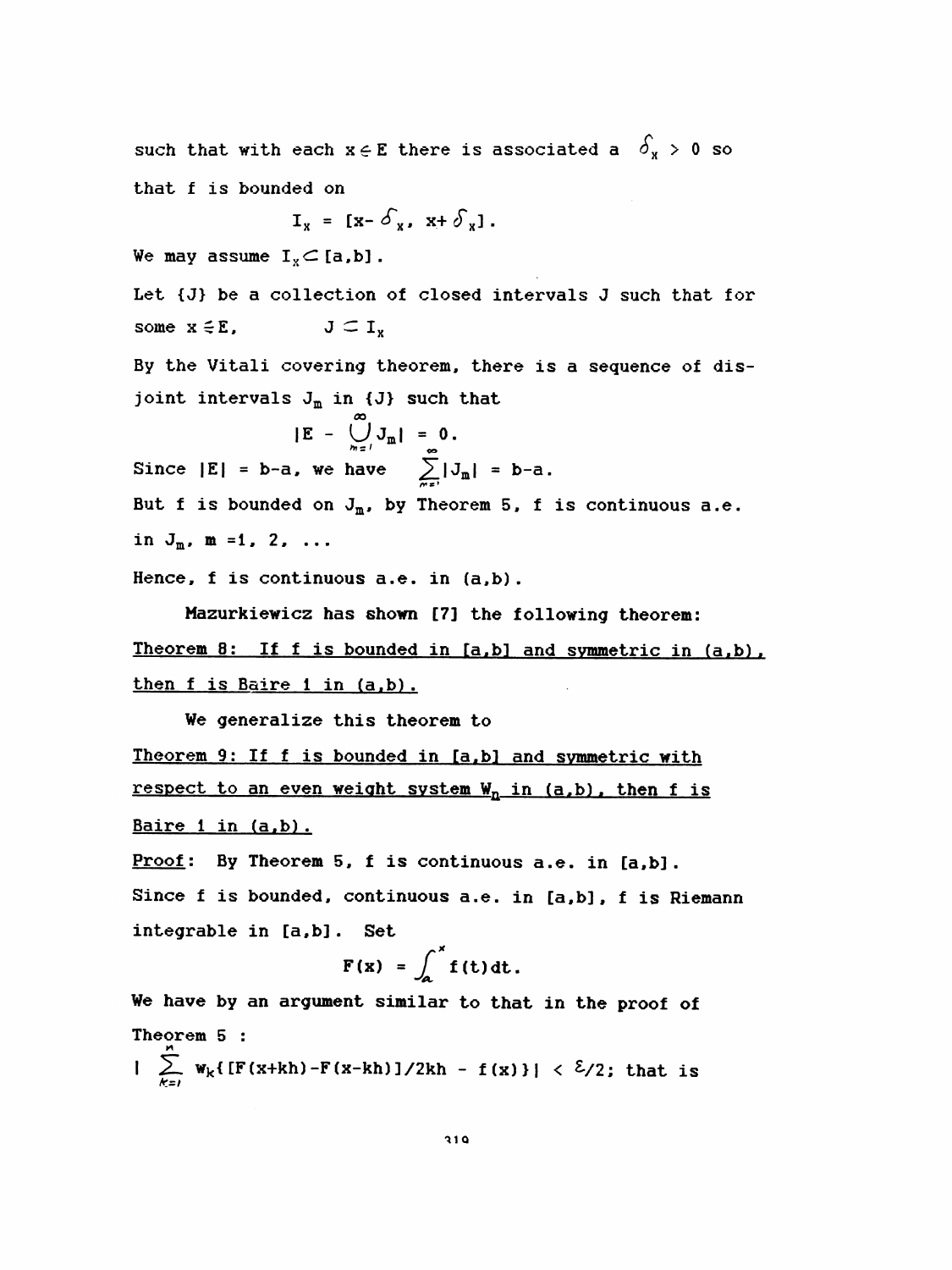$\lim_{k \to \infty}$  W<sub>k</sub> [F(x+kh) -F(x-kh) ]/2kh = f(x)  $\sum_{k}$  W<sub>k</sub> h->0 im  $\sum_{k=1}^{h} w_k [F(x+kh) - F(x-kh)]/2kh = f(x) \sum_{k=1}^{h} w_k \neq 0$ . Since  $F(x)$  is continuous, the A<br>  $\sum_{k=1}^{n} w_k [F (x+kh) - F (x-kh)] / 2kh = f (x) \sum_{k=1}^{n}$ with  $\sum_{k=1}^{\infty} w_k \neq 0$ . Since  $F(x)$  is continuous, the function<br> $\sum_{k=1}^{\infty} w_k [F(x+kh) - F(x-kh)]/2kh$  is continuous. Let  ${h<sub>p</sub>}$  be a sequence which converges to 0. Then lim  $\sum_{k=1}^{h} w_k [F(x+kh) - F(x-kh)]/2kh = f(x) \sum_{k=1}^{h} w_k$  h->0.<br>  $\sum_{k=1}^{h} w_k \neq 0$ . Since  $F(x)$  is continuous, the function<br>  $\sum_{k=1}^{h} w_k [F(x+kh) - F(x-kh)]/2kh$  is continuous.<br>  $\sum_{k=1}^{h} w_k [F(x+kh_p) - F(x-kh_p)]/2h_p = f(x) \sum_{k=1}^{h} w_k$  h<sub>p</sub>->0  $\neq 0$ . Since F(x) is continuous, the<br>  $\frac{1}{2}$  W<sub>k</sub>[F(x+kh]-F(x-kh)]/2kh is continuous,  $\frac{1}{2}$ <br>
a sequence which converges to 0. I lim  $\sum_{k=1}^{n} w_k [F(x+kh_p) - F(x-kh_p)]/2h_p = f(x) \sum_{k=1}^{n} w_k$   $h_p \to 0$ . That is, f is Baire i in (a,b) .

 Heugebauer has extended Mazurkiewicz ' and Auerbach ' s theorems to measurable symmetric functions.

 To generalize Neugebauer 's theorem, we need the following lemma, whose proof is similar to but more general than Neugebauer's [8].

Lemma: If f is measurable and symmetric with respect to an even weight system in (a.b) . then the set

 $E = {x: osc(f,x) = oo}$  is countable.

Proof: Let  $E_m = \{x:\text{osc}(f,x) > m\}$ . Then  $E_m$  is closed and  $E = \bigcap_{m=1}^{\infty} E_m$  is also closed. Assume E is uncountable. Then E contains a perfect set P so that E-P is countable. Since f is continuous  $a.e.,$   $|E| = 0.$ 

Thus,  $G = (a, b) - P \neq \emptyset$ .

Let (c,d) be a component of G, say  $c \in P$  and (c,d)  $\bigcap P = \emptyset$ . For every h > 0, the set  $(c-h,c)$  (E is uncountable. Since f is symmetric with respect to an even  $W_n$ , there exists p,

 $0 \leq p \leq (d-c)/(2n-1)$  such that

 $|\bigtriangleup f(w;\mathbb{W}_n,h)| < 1$  for  $0 < h < p$ , where w is the midpoint of (c-p,d). Let  $E_p = E \cap (c-p, c)$  and  $u \in E_p$ . Let v be the reflection of u about w,  $u+v=2w$ . Then with h=(v-u)/n, all the 2n-1 points  $w+kh/2$ ,  $k=-(n-1)$ ,...,n,  $(k\neq 0)$ , which we

ion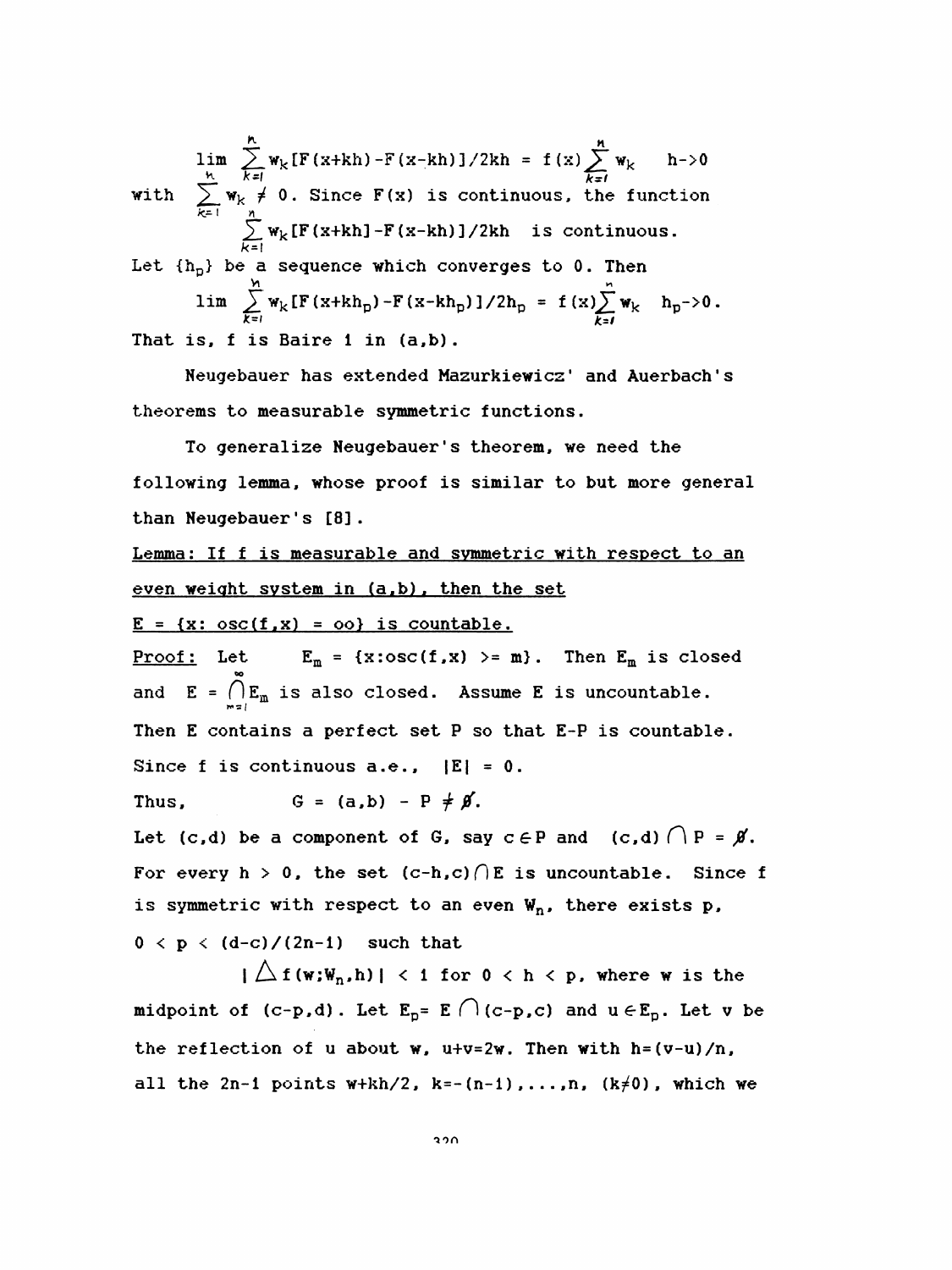will call the multisymmetric points of u about w, are in (c,d) . To see this, we study the positions of u, v, and the point y=w-(n-i)h/2 closest to u among the 2n-i multisym metric points of u. It is clear that v<d, c-p<u<c with  $p < (d-c) / (2n-1)$ . Then

$$
y = w - (n-1) (v-u)/2n
$$

- $= (c-p+d)/2 + (n-1)u/2n (n-1)v/2n$
- $>(c-p+d)/2 + (n-1)(c-p)/2n (n-1)d/2n$
- $\sum$  [n(c-p+d) + (n-1)(c-p) (n-1)d]/2n
- $>$  [(2n-1)(c-p) + d]/2n
- > (2n-i)c/2n (2n-i)p/2n + d/2n
- $>$  (2n-1)c/2n (d-c)/2n + d/2n  $>$  c.

So  $y$  is in  $(c,d)$ . But the other multisymmetric points of  $u$ are to the right of  $y$ ; that is, for  $u$  in  $(c-p, c)$ , all the 2n-l multi symmetric points of u are in (c.d) . Now since  $osc(f, u) = \infty$ , we can choose a sequence  $\{u_i\}$  converging to u in (c-p,c) such that  $|f(u_i)-f(u)| \to \infty$ . For each  $u_i$ , let  $v_i$ be the reflection of  $u_i$  about w and  $h_i = (v_i-u_i)/n$ . Then  $|w_n|$   $|f(u_i) - f(u)| \le | \bigtriangleup f(w; w_n, h) | + | \bigtriangleup f(w; w_n, h_i) | +$  $\sum_{k=1}^{\infty}$  | W<sub>k</sub>| \*| I (w+kh<sub>i</sub>/2) – f (w+kh/2) | . Since  $|\mathbf{w}_n| \neq 0$  and  $|\mathbf{f}(\mathbf{u}_1) - \mathbf{f}(\mathbf{u})|$  -->  $\infty$ , we have  $\angle$   $\left[\frac{W_{k} - 1}{W_{k} - 1}$  (w+kn<sub>1</sub>/2) - f (w+kn/2) | -

We see then for each u in  $E_p$ , the oscillation of f is arbitrary large at one of the multisymmetric points of u about w; for if f has finite oscillations at all those 2n-i points, the expression

$$
\sum_{k=-\frac{(n-i)}{2}} |w_k| * |f(c+kh_1/2) - f(c+kh/2)|
$$
 must be finite,  $u_1 > u$ .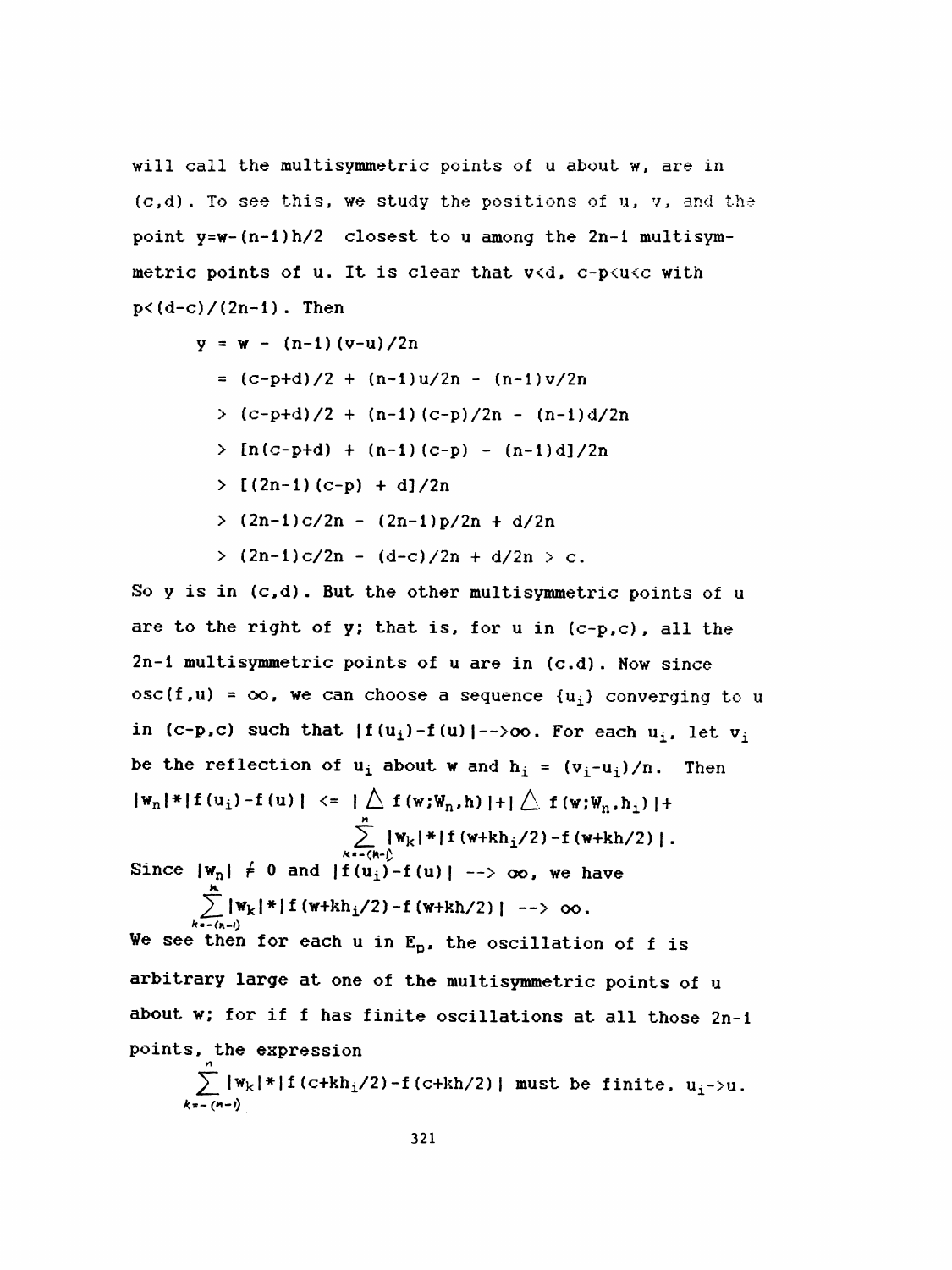Moreover, let t be a multisymmetric point of  $u$  about  $w$ , then for some k, t=w+kh/2. Thus

 $u = w-n(t-w)/k$ ,  $k = -(n-1)$ ,...,  $n$   $k=0$ . That is, there are at most 2n-1 points u in  $E_p$  which have a common multisymmetric t about w. Each point u in  $E_p$  is the representative of a finite set of points that have a multi symmetric point in common. Thus for all the points u in  $E_p$ , the set of multisymmetric points at which f has arbitrary large oscillations is uncountable : contradiction with the fact that  $(c,d) \bigcap E \subset E$  - P, which is countable.

 Theorem 10: If f is measurable and symmetric with respect to an even weight system in (a.b). then f is Baire 1 in  $(a,b)$ .

Proof: Set  $E = \{x : osc(f,x) = oo\}$ . Then E is closed and countable. The set  $G = (a, b) - E$  is open. Let  $x \in G$ . Let (c,d) be a component of G and  $I_n = [c+1/n, d-1/n]$ . Since  $osc(f,x) < \infty$  in I<sub>n</sub>, f is bounded in I<sub>n</sub>; hence, f is Baire 1 in I<sub>n</sub>. Let E<sub>a</sub> = {x : f(x)<a}, E<sup>a</sup> = {x : f(x)>a}. Then E<sub>a</sub> $\bigcap I_n$ and  $E^a \cap I_n$  are  $F_{\sigma}$  sets. Hence the set

$$
E_a \cap G = \bigcup_{(c,d)} \bigcup_{h} (E_a \cap I_n) .
$$

where  $\bigcup_{(s,d)}$  is extended over all the components of G, is an  $F_{\sigma}$ .  $E_A \cap G = \bigcup_{(c,d)} \bigcup_{n} (E_a \cap I_n)$ ,<br>where  $\bigcup_{(c,d)}$  is extended over all the components of G, is an  $F_c$ -<br>set. Since E is countable. E is also an E, set. Similarly.  $\mathcal{L}$ jay set. Since **E** is countable,  $\mathbf{E_{a}}$  is also an  $\mathbf{F_{\sigma^{\prime}}}$  set. Similarly, E<sup>a</sup> is an  $F_{\sigma}$  set. Therefore, f is Baire 1 in (a,b).

 This paper is a complement to the author's dissertation and special thanks are extended to Professor James Foran and the referees for their suggestions.